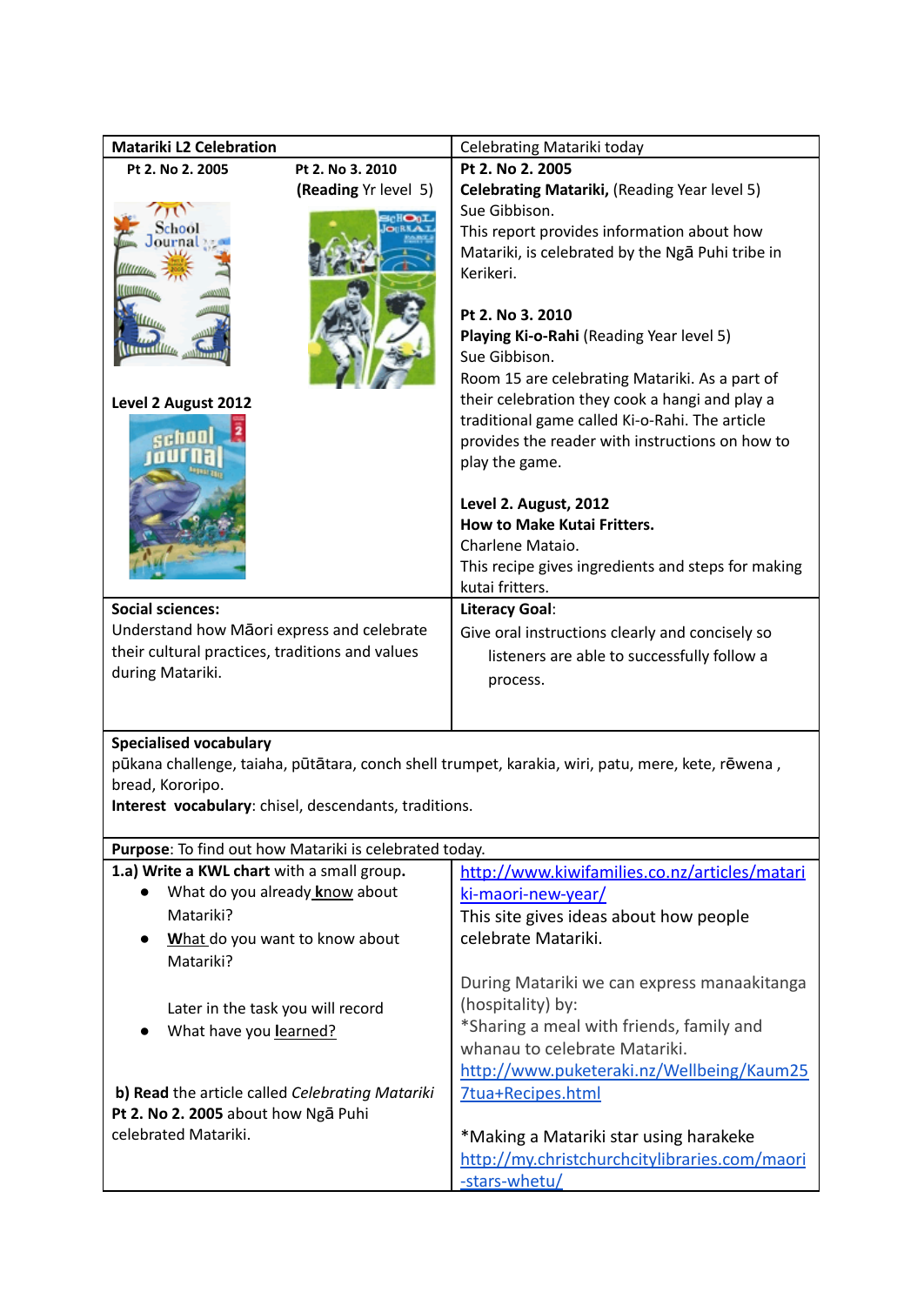| c). Make a list of the activities undertaken by                                                      |                                                                                                        |
|------------------------------------------------------------------------------------------------------|--------------------------------------------------------------------------------------------------------|
| Ngā Puhi during Matariki.                                                                            | *Teaching others to make a string picture                                                              |
| 2. How might you and your class celebrate                                                            | https://hpe.tki.org.nz/planning-and-teaching-reso                                                      |
| Matariki?                                                                                            | urces/all-resources/te-kapu-me-te-hoiha/                                                               |
| a) Create a plan showing how you and your<br>class might celebrate Matariki for a day.               | This video clip shows how to complete the cup                                                          |
|                                                                                                      | and saucer string game.                                                                                |
| Beside each activity think about and then                                                            | *Singing a waiata                                                                                      |
| write down a purpose or reason for doing it. (eg<br>to bring everyone together, to pass on a skill.) | https://www.tepapa.govt.nz/learn/for-educat                                                            |
|                                                                                                      | ors/teaching-resources/maori-customs/matar                                                             |
| b) Below are some possible activities you might                                                      | iki-waiata-song                                                                                        |
| include in your plan.                                                                                | *Planting seeds or plants in a decorated pot                                                           |
| Find out about and complete the activity then<br>teach others. (See tips on giving oral              | http://www.bbc.co.uk/gardening/gardening with                                                          |
| instructions with a demonstration in facing                                                          | children/homegrownprojects painting.shtml                                                              |
| column.)                                                                                             | This is a step by step set of guidelines on how to<br>decorate a pot.                                  |
| Prepare a dish for your friends using<br>the                                                         |                                                                                                        |
| http://www.puketeraki.nz/Wellbein                                                                    |                                                                                                        |
| g/Kaum257tua+Recipes.html                                                                            |                                                                                                        |
|                                                                                                      | Giving oral instructions with a demonstration.                                                         |
| Make Kutai Fritters referred to in L2                                                                |                                                                                                        |
| Aug. 2012. p26-27                                                                                    | 1. Plan your instructions so the listener is able to<br>successfully follow them.                      |
|                                                                                                      |                                                                                                        |
| Learn a waiata or create your own                                                                    | 2. Write these steps down. These will help as you                                                      |
| waiata for Matariki and teach several                                                                | demonstrate to others.                                                                                 |
| others. Perform it for the class.                                                                    | 3. Have all materials you need ready in order.                                                         |
|                                                                                                      |                                                                                                        |
| Decorate a pot. Plant some seedlings to<br>harvest later or plant a tree.                            | 4. Share what they will be doing and why they                                                          |
|                                                                                                      | are doing it? Today we are going to make__ or<br>sing __ or play_____. We are doing this because       |
|                                                                                                      | we are learning about _____.                                                                           |
| Weave a matariki star using harakeke.                                                                |                                                                                                        |
| http://my.christchurchcitylibraries.com<br>/maori-stars-whetu/                                       | 5. Share a video or photographs of the completed<br>product or procedure so it is clear what they will |
| * If students have no experience of                                                                  | achieve.                                                                                               |
| weaving, they may need support to                                                                    |                                                                                                        |
| successfully accomplish this.                                                                        | 6. Follow your step-by-step guide and                                                                  |
|                                                                                                      | demonstrate what to do, say or sing.                                                                   |
| Learn how to play Ki-o-Rahi and teach                                                                | 7. Provide the listeners with a chance to ask                                                          |
| others in your class or school. Pt2. No.3                                                            | questions.                                                                                             |
| 2010 p28-32.                                                                                         | 8. Check how the process is being followed. If                                                         |
|                                                                                                      | there is a misunderstanding, repeat the steps and                                                      |
| Learn a string game: Whai, then teach                                                                | break them down for any part that hasn't been                                                          |
| someone else.                                                                                        | understood.                                                                                            |